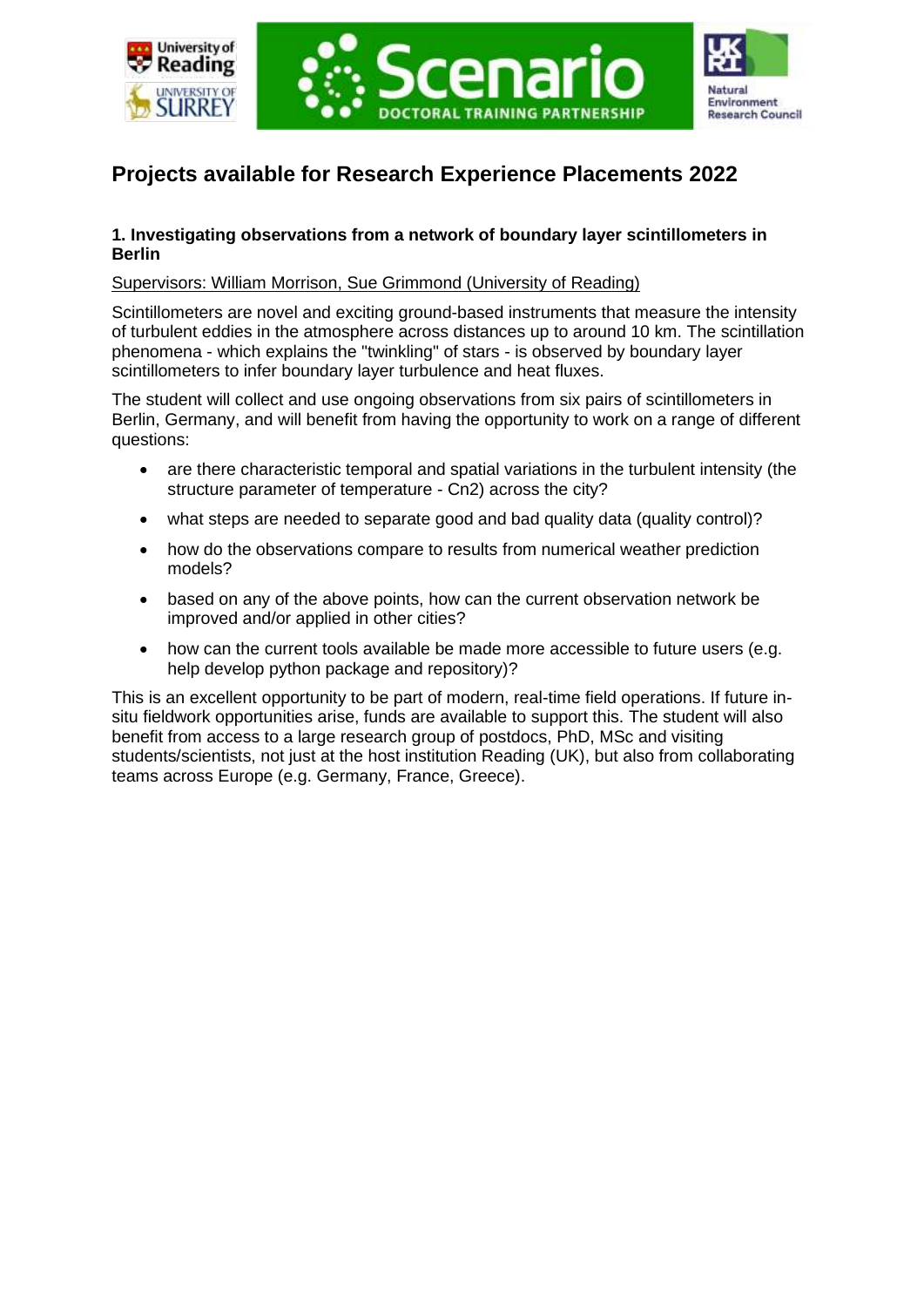# **2. Transforming Research Visualisation in Ecology with Interactive Graphics**

Supervisors: Becks Spake, Manuela Gonzalez, Tom Oliver (University of Reading),

External collaborators: James Bullock (UKCEH), Tom August (UKCEH), Diana Bowler (UKCEH), Matthew Grainger (Norwegian Institute for Nature Research (NINA)

## **Brief description**

While ecological modelling has increased in complexity over recent decades, the way that model results are presented in journals, as static 2D images, has not kept pace. Statistical interactions, which are ubiquitous in ecological analyses, are prone to misinterpretation in this format. Ecologists have yet to capitalise on the opportunities provided by online interactive graphics (IG), which could greatly enhance interpretation by providing users with options to visualise different aspects of models and data.

**Objective**: To explore how IG can be harnessed to improve the interpretability of statistical interactions.

## **Methods:**

**1)** Systematically map the literature to document current practice in the presentation and interpretation of interactions:

Following established protocols, the student will search and collate studies that investigated interactions in a specific topic, biodiversity responses to climate and land-use change, published in select ecological journals within the past five years. The student will extract and code simple methodological details regarding e.g., data transformation, results visualisation.

**2)** Design IG application that improves interaction interpretability:

The student will improve on current practice and develop an open-source analysis and datavisualization web-app (R Shiny). The app will enable users to upload models fitted in R, and display relevant quantities, uncertainty, and interrogate the marginal predictions. This will draw on practices already established in other disciplines (psychology, public health), but yet to become common in ecology. For demonstration, the student will work with an alreadypublished model (e.g.[,https://doi.org/10.1111/1365-2664.13945\)](https://doi.org/10.1111/1365-2664.13945).

**Benefits:** Exposure to hot ecological topic and systematic mapping methodology, collaborations with multiple research groups, presentation at group meetings, report writing and potential contribution to a publication, opportunities to assist PhD fieldwork.

## **Supervision:**

University of Reading: Becks Spake (systematic map, app development), Manuela Gonzalez (app development), Tom Oliver (systematic map)

James Bullock (UKCEH, systematic map), Tom August (UKCEH, app development), Diana Bowler (UKCEH, systematic map), Matthew Grainger (NINA, app development)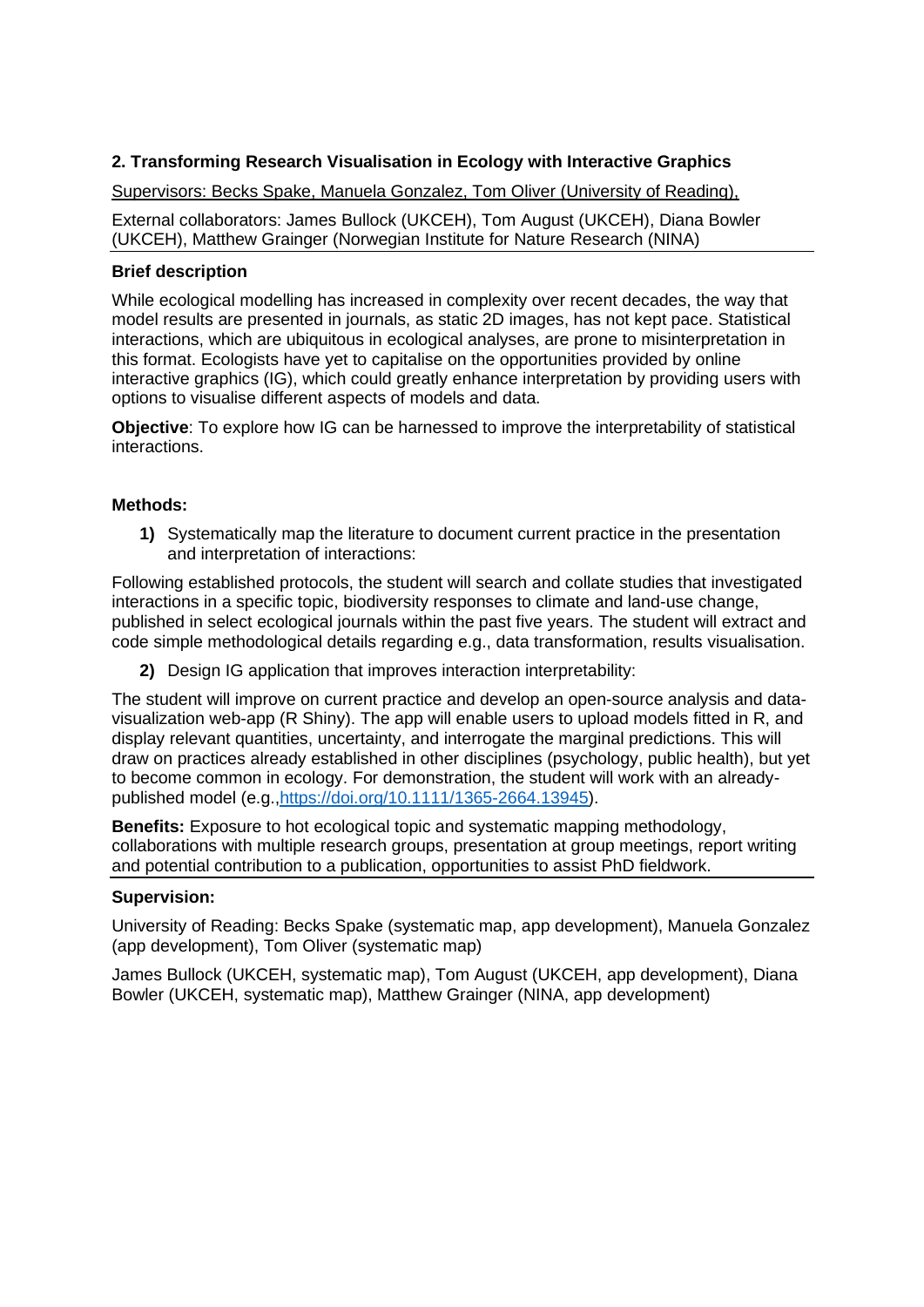## **3. Integrating meteorological factors for better modelling urban air quality using mobile monitoring**

#### Supervisors: Hong Yang, Janet Barlow, Marta O'Brien, University of Reading

**Introduction**: Air pollution, especially particulate matter (PM<sub>2.5</sub>), is the most significant environmental health risk globally. However, the sparse nature of the stationary air quality monitoring network makes it challenging to quantify intra-urban air pollution. With the advent of Internet of Things technology, mobile monitoring has increasingly been used to characterise intra-urban air pollution. Meteorological factors, particularly wind, can significantly influence ambient PM<sub>2.5</sub> levels by impacting ventilation rates, dry deposition, and chemical reactions. Urban forms, such as land use, population distribution, and transportation networks, can also affect the spatiotemporal dynamics of air quality. Previous studies that captured the impact of meteorology on the urban-form−air-quality relationship tended to rely on linear models and measurements from stationary monitors.

**Objectives:** This project will quantify the importance of meteorological factors on urbanform−air-quality relationships using mobile monitoring data with machine learning models.

**Methods:** The project will construct and test both linear (Multiple Linear Regression) and nonlinear models (Machine Learning Random Forest and Artificial Neural Network) with both tenfold cross-validation and field  $PM<sub>2.5</sub>$  data in Reading measured from a mobile sensor, Flow 2. Temperature and relative humidity will be included as control variables.

**Benefits:** The student will benefit from (1) exposure to atmospheric composition modelling, (2) analysing and visualising data using various programming languages such as Python and R with guidance and support, (3) meeting our current PhD students, and (4) writing report and potentially contributing to a publication.

External collaborator: Prof. Jianlin Hu, NUIST, China, collaboration through the Royal Society International Exchange Grant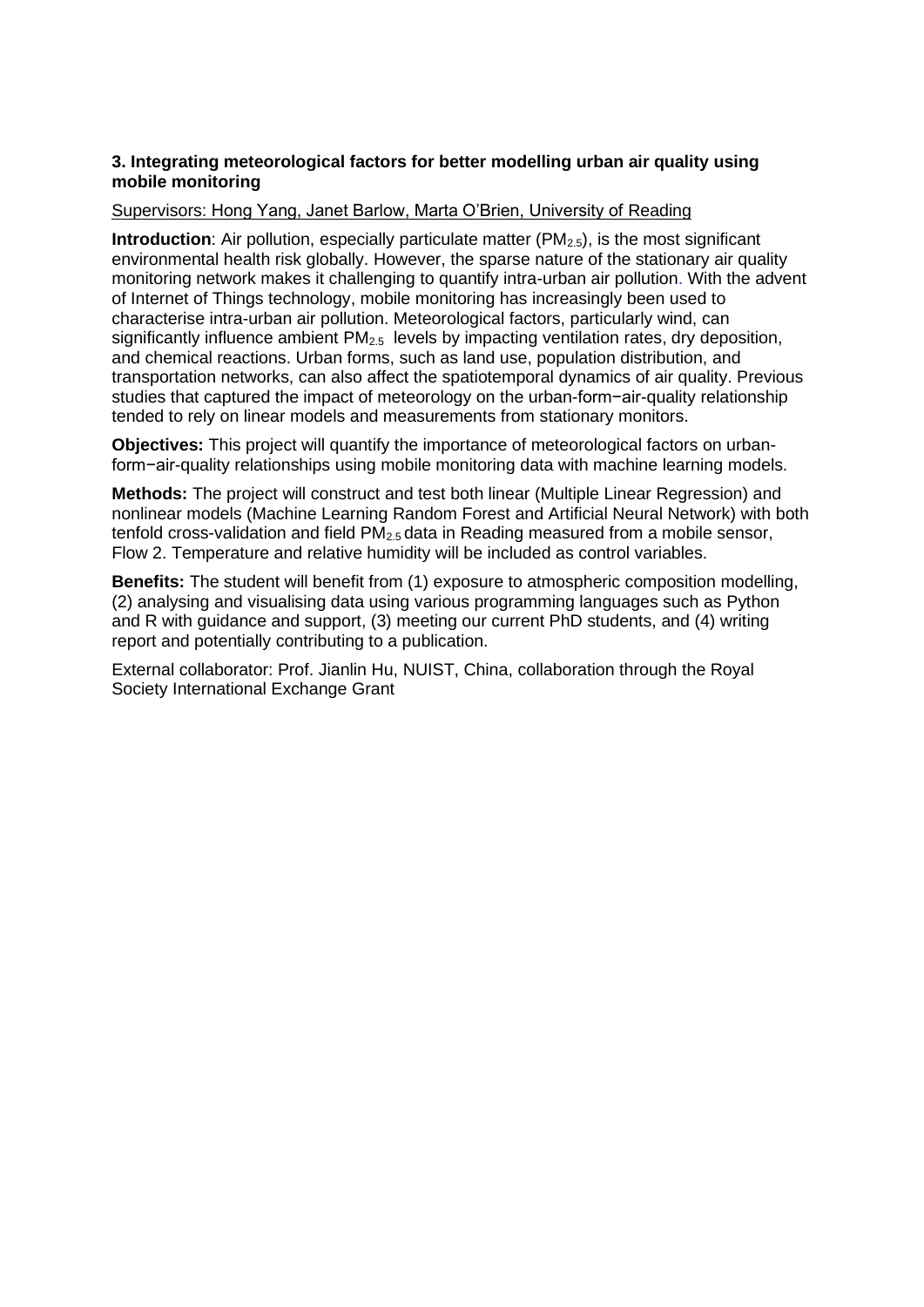## **4. Species' capacities for sustained adaptation in response to climate change**

#### Supervisor/Host: Professor Mark Pagel, School of Biological Sciences, University of Reading m.pagel@reading.ac.uk

Earth is now warming at rates faster than it has for millions of years, and is at its warmest point of the past 125,000 years. The most recent report from the United Nation's climate scientists warns that some environmental changes in response to this warming could become self-sustaining, amplifying their own effects. This new climate, and the many environmental changes it brings, mean that the plants and animals are going to have to adapt to survive, and do so over timescales of potentially many hundreds to thousands of years. Already Australia's corals are in severe decline.

For how long and at what rates can species maintain sustained bouts of adaptation? Our current views on this question are probably wildly optimistic. The work on this placement would be to participate in the development of a new way to estimate long-term sustainable adaptation over thousands of years. We anticipate that this new methodology could provide a valuable corrective to the received wisdom and be of interest to environment, conservation and climate scientists, governments and conservation organisations.

The placement work would involve obtaining data on natural variation from published studies (large database already identified), and for a variety of different species. Then, in combination with information on species' generation times, the individual would develop predictions of long-term sustainable change over thousands of years.

The project will benefit students interested in quantitative approaches to the environmental sciences and conservation, and those interested in climate change and its effects. It will provide a front-row experience on how to develop scientific predictions from combining evidence and theory. Prior knowledge of methods is not necessary. Supervision is provided at every step, and the research environment is a lively and welcoming open-plan office with PhD students, postdoctoral researchers and academic staff.